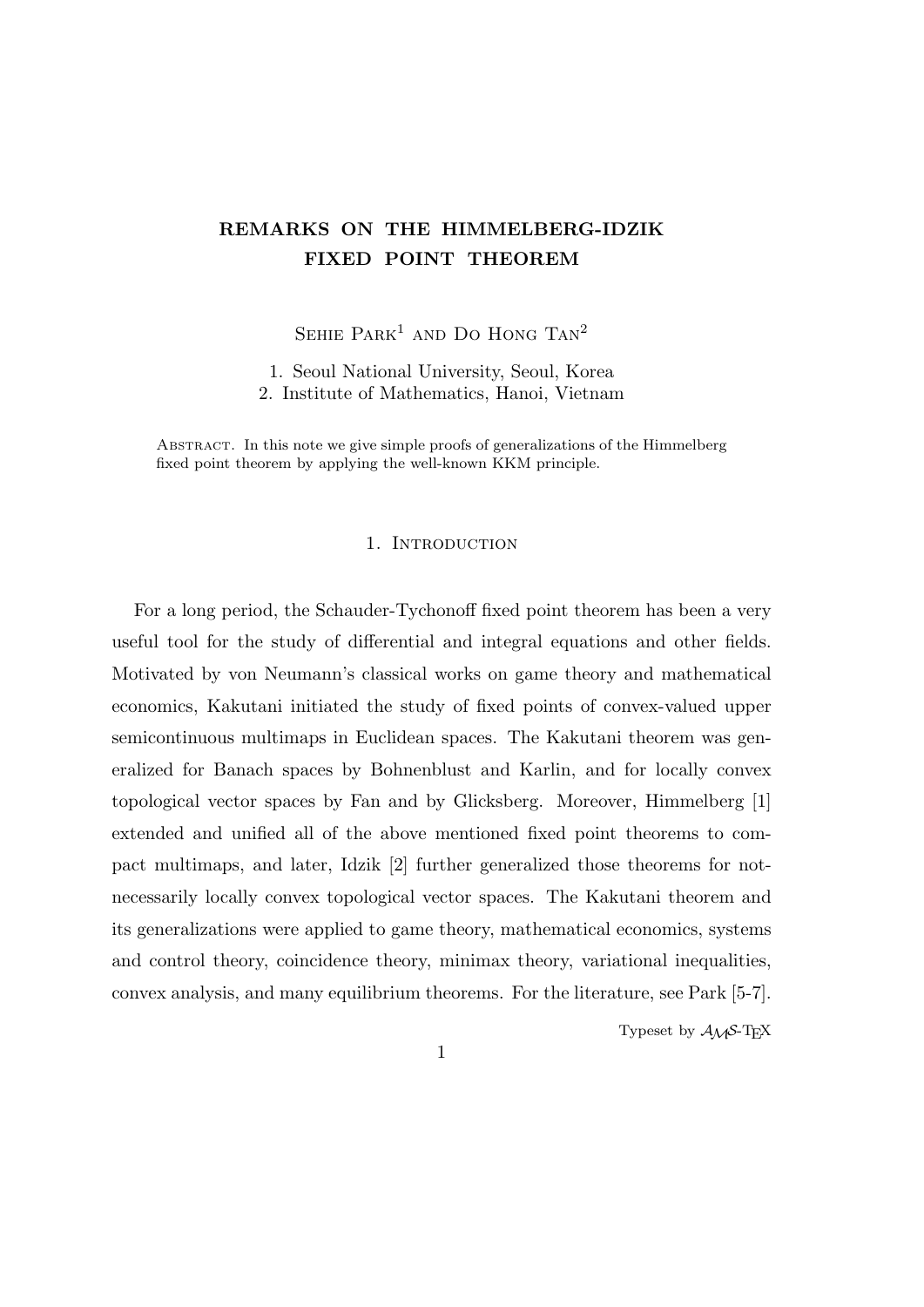In our previous work [9], we showed that the Knaster-Kuratowski-Mazurkiewicz (simply KKM) theorem and the Schauder-Tychonoff fixed point theorem are equivalent. Our aim in this paper is to give an elementary proof of generalizations of Himmelberg fixed point theorem by applying the KKM theorem. Consequently, we show that our result is equivalent to the Brouwer fixed point theorem, which can be now proved in elementary way; for the literature, see [5], [7]. Therefore, the proofs of the above mentioned theorems (except Idzik's) should be easily accessible by every researcher or student of any fields in mathematics.

# 2. Preliminaries

First we recall some notions and known facts needed for our arguments. The following notion is due to  $H$ immelberg  $|1|$ :

**Definition 1.** A nonempty subset *Y* of a topological vector space *E* is said to be *almost convex* if for any neighborhood *V* of 0 in *E* and for any finite set *{y*<sub>1</sub>*, y*<sub>2</sub>*,*  $\cdots$  *, y<sub>n</sub>*} ⊂ *Y*, there exists a finite set  $\{z_1, z_2, \cdots, z_n\}$  ⊂ *Y* such that, for each  $i \in \{1, 2, \dots, n\}, z_i - y_i \in V$  and  $\text{co}\{z_1, z_2, \dots, z_n\} \subset Y$ .

Clearly, the closure of an almost convex set is convex. Here "co" stands for the convex hull of a set.

**Definition 2.** Let *X, Y* be topological spaces. A (single- or multi-valued) map  $T: X \to Y$  is called *compact* if  $T(X)$  is contained in a compact subset of *Y*.

The following is the celebrated KKM theorem [3] :

**KKM principle.** Let D be the set of vertices of a simplex S and  $F: D \to 2^S$  a *multimap with closed values such that*

$$
co N \subset F(N) \quad for each N \subset D.
$$
 (1)

*Then*  $\bigcap_{z \in D} F(z) \neq \emptyset$ *.* 

Recall that a map satisfying (1) is called a *KKM map*. We need the following due to Shih [10, Theorem 1] :

# $\mathcal{D}_{\mathcal{L}}$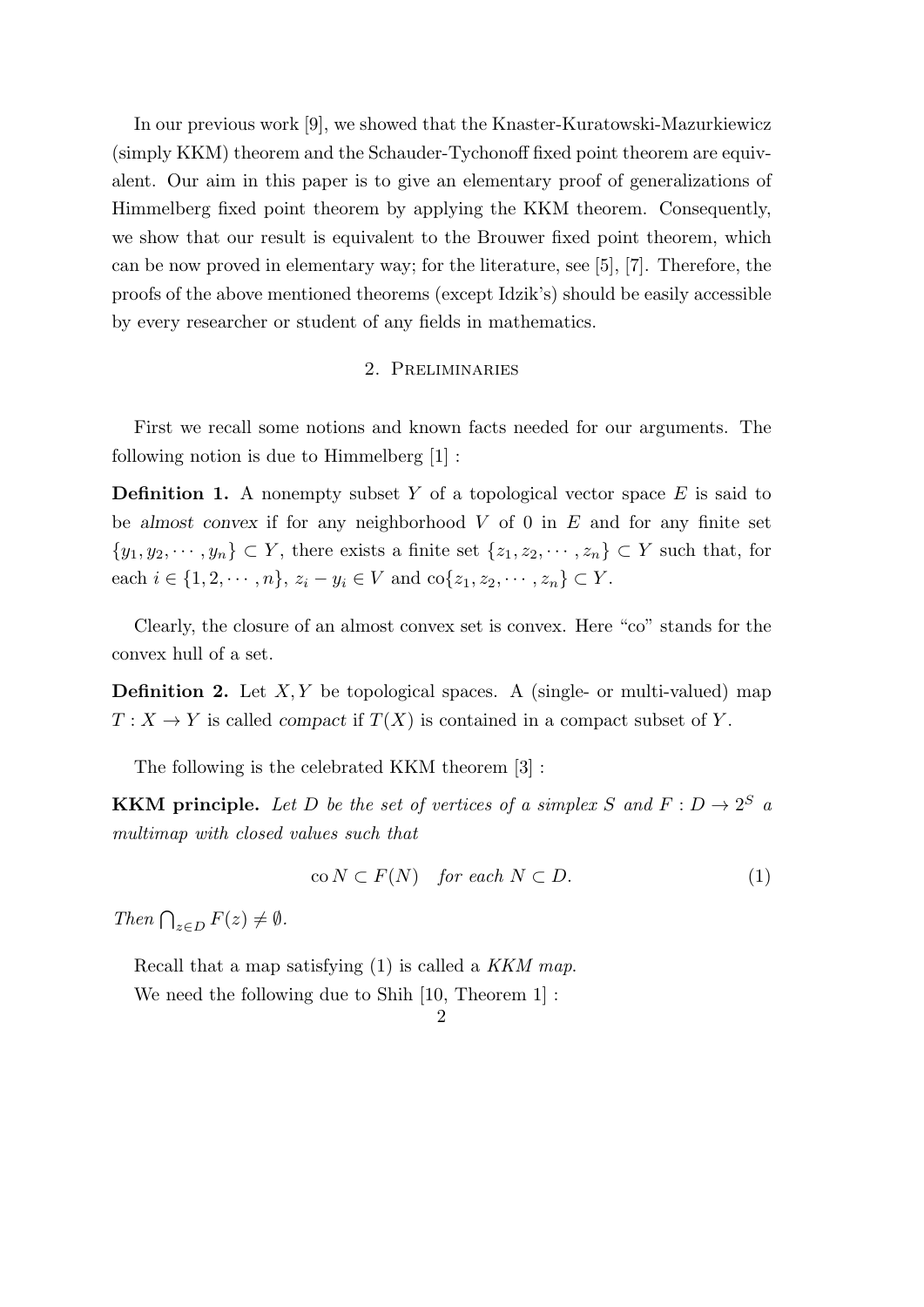**Lemma 1.** Let D be the set of vertices of a simplex S. If  $G: D \to 2^S$  is a KKM *map with open values, then there is a KKM map*  $F: D \to 2^S$  *with closed values such that*  $F(x) \subset G(x)$  *for*  $x \in D$ .

From the KKM principle and Lemma 1, we get immediately

**Lemma 2.** *Let X be a subset of a topological vector space, D a nonempty finite subset of X such that*  $\text{co } D \subset X$ *, and*  $F: D \to 2^X$  *a KKM map with open values. Then*  $\bigcap_{z \in D} F(z) \neq \emptyset$ *.* 

For the history of generalizations and applications of the open-valued version (Lemma 2) of the KKM principle, see Park *et al*. [4], [8].

## 3. The result

Applying Lemma 2 we shall prove the following:

**Theorem 1.** *Let X be a subset of a locally convex Hausdorff topological vector space*  $E$  *and*  $Y$  *an almost convex dense subset of*  $X$ *. Let*  $T : X \rightarrow 2^X$  *be a compact upper semicontinuous multimap with nonempty closed values such that*  $T(y)$  *is convex for all*  $y \in Y$ *. Then T has a fixed point*  $x_0 \in X$ *; that is*  $x_0 \in T(x_0)$ *.* 

*Proof.* Let *U* be a convex neighborhood of the origin 0 in *E*. Then there exists a symmetric convex open neighborhood *V* of 0 such that  $\overline{V} + \overline{V} \subset U$ . Since *K* :=  $\overline{T(X)}$  is compact in *X*, there exists a finite subset  $\{x_1, \dots, x_n\}$  ⊂ *K* ⊂ *X* such that  $K \subset \bigcup_{i=1}^{n} (x_i + V)$ . Moreover, since *Y* is almost convex and dense in *X*, there exists a finite subset  $D = \{y_1, \dots, y_n\}$  of *Y* such that  $y_i - x_i \in V$  for each  $i = 1, \dots, n$ , and  $\text{co}\{y_1, \dots, y_n\} \subset Y$ . [In fact, since *Y* is dense in *X*, there is a subset  $\{z_1, \dots, z_n\}$  of *Y* such that  $z_i - x_i \in \frac{1}{2}$  $\frac{1}{2}V$  for each *i*. Since *Y* is almost convex, there exists a subset  $\{y_1, \dots, y_n\}$  of *Y* such that  $y_i - z_i \in \frac{1}{2}$  $\frac{1}{2}V$  for each *i* and  $\text{co}\{y_1, \dots, y_n\} \subset Y$ . Since V is convex, we have  $y_i - x_i = (y_i - z_i) + (z_i - x_i) \in$ 1  $\frac{1}{2}V + \frac{1}{2}$  $\frac{1}{2}V$  ⊂ *V* for each *i*.]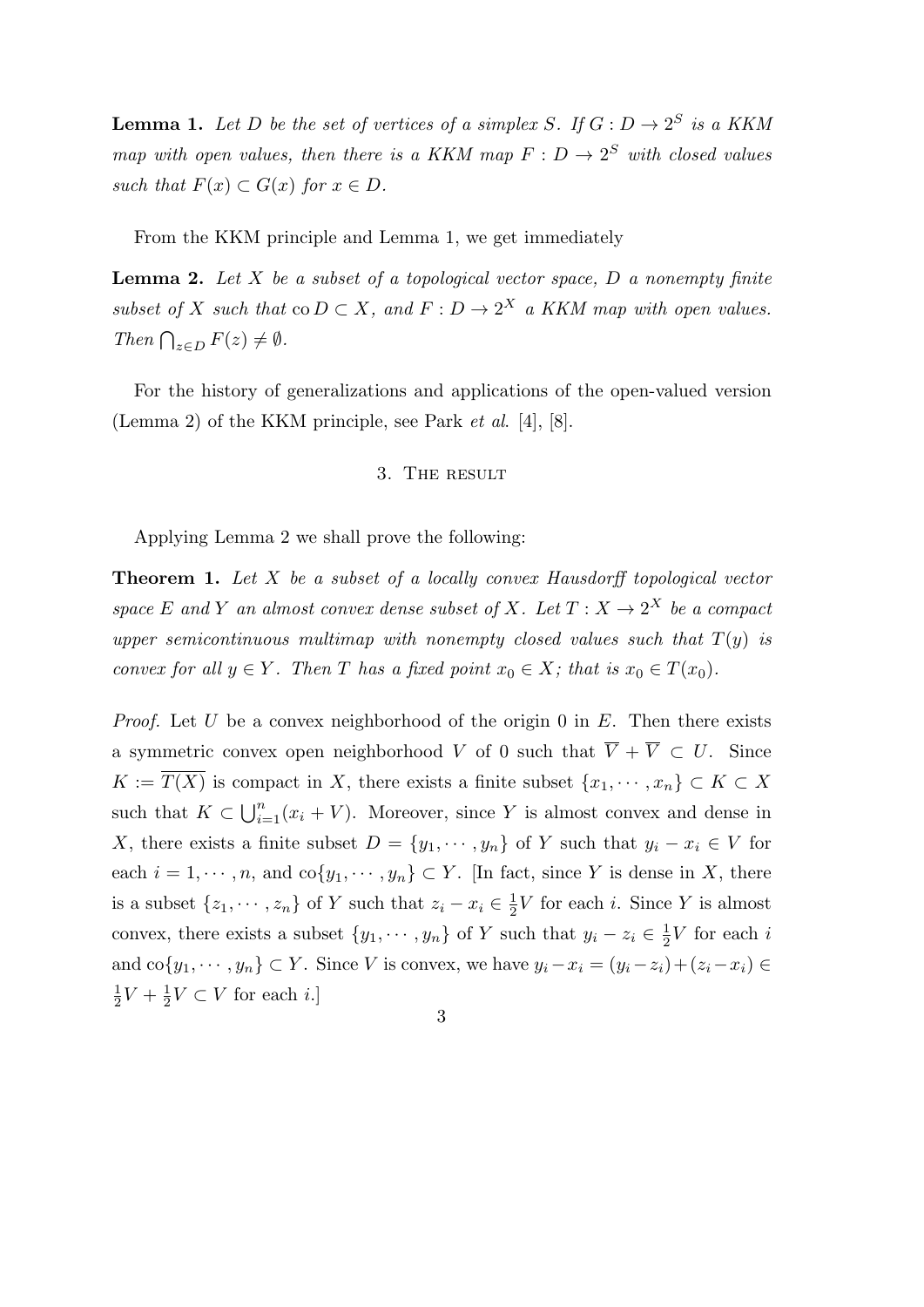For each *i*, let

$$
F(y_i) := \{ x \in X : T(x) \cap (x_i + \overline{V}) = \emptyset \}.
$$

Since *T* is upper semicontinuous, each  $F(y_i)$  is open in *X*. Moreover we have

$$
\bigcap_{i=1}^{n} F(y_i) = \{ x \in X : T(x) \cap \bigcup_{i=1}^{n} (x_i + \overline{V}) = \emptyset \} = \emptyset
$$

since  $T(X) \subset K \subset \bigcup_{i=1}^{n} (x_i + V)$ .

Now we apply Lemma 2 to *X* with *D* defined as above. Since its conclusion does not hold,  $F: D \to 2^X$  can not be a KKM map. That is, there exist a subset  $\{y_{i_1},\dots,y_{i_k}\}\subset D$  and an  $x_U\in \text{co}\{y_{i_1},\dots,y_{i_k}\}\$  such that  $x_U\notin \bigcup_{j=1}^k F(y_{i_j}).$ Hence  $T(x_U) \cap (x_{i_j} + \overline{V}) \neq \emptyset$  for each *j*; and note that

$$
x_{i_j} + \overline{V} = x_{i_j} - y_{i_j} + y_{i_j} + \overline{V} \subset y_{i_j} + V + \overline{V} \subset y_{i_j} + U. \tag{2}
$$

Let *L* be the subspace of *E* generated by *D* and

$$
M := \{ y \in L : T(x_U) \cap (y + U) \neq \emptyset \}.
$$

From (2) we get  $T(x_U) \cap (y_{i_j} + U) \neq \emptyset$  and hence  $y_{i_j} \in M$  for all  $j = 1, \dots, k$ . Since  $L, T(x_U)$ , and *U* are all convex, it is easily checked that *M* is convex. Therefore,  $x_U \in M$  and, by definition of *M*, we get  $T(x_U) \cap (x_U + U) \neq \emptyset$ .

So, for each neighborhood *U* of 0, there exist  $x_U, y_U \in X$  such that  $y_U \in T(x_U)$ and  $y_U \in x_U + U$ . Since  $T(X)$  is relatively compact, we may assume that the net *{yU*}</sub> converges to some *x*<sup>0</sup>  $∈$  *K*. Since *E* is Hausdorff, the net  ${x<sub>U</sub>}$  also converges to  $x_0$ . Because T is upper semicontinuous with closed values, the graph of T is closed in  $X \times T(X)$  and hence we have  $x_0 \in T(x_0)$ . This completes our proof.

In particular, for  $Y = X$ , we obtain

**Theorem 2.** *Let X be an almost convex subset of a locally convex Hausdorff topological vector space. Then any compact upper semicontinuous multimap T* :  $X \rightarrow 2^X$  with nonempty closed convex values has a fixed point in X.

$$
4\phantom{.0}
$$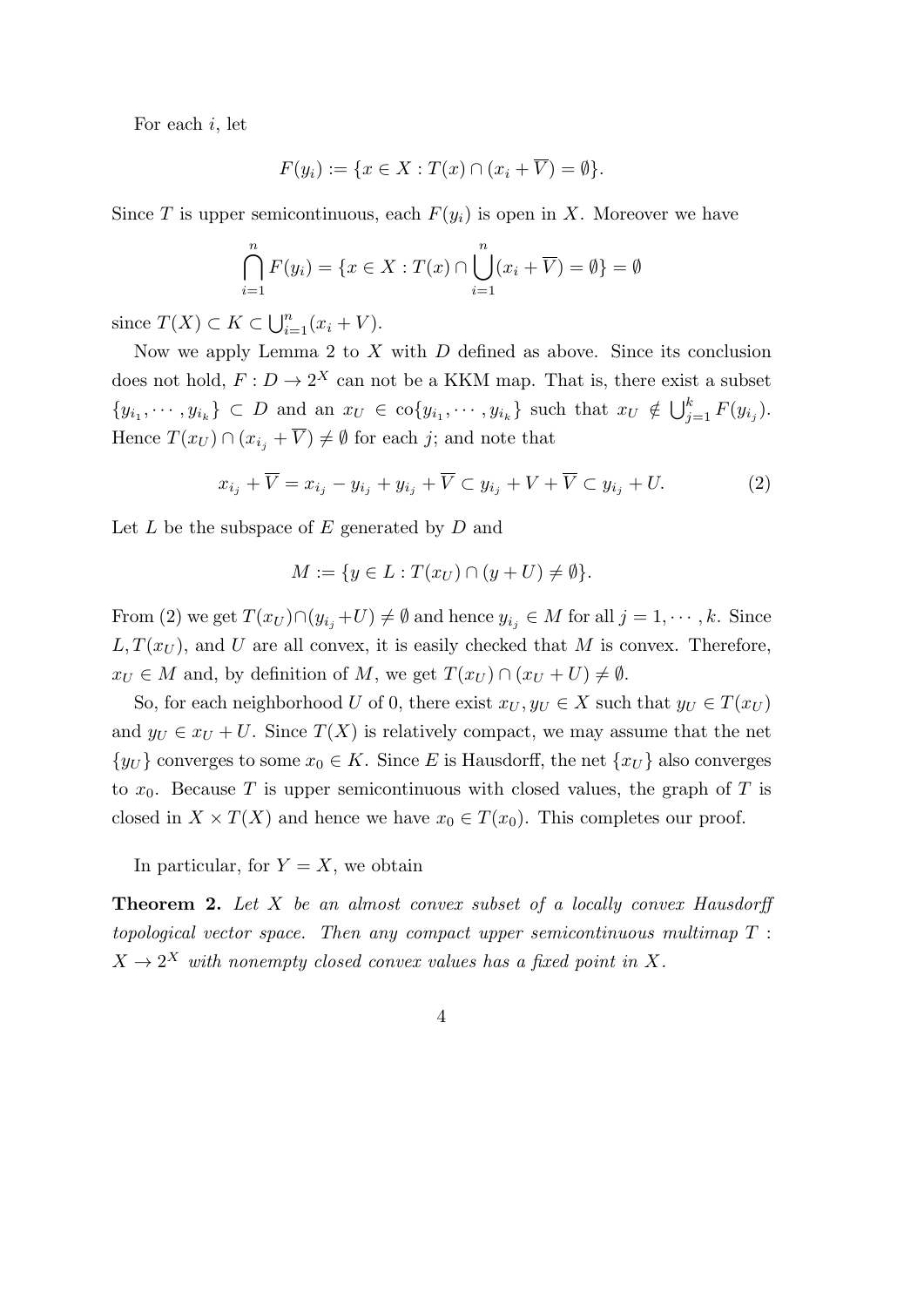### 4. Remarks

1. For the case *X* itself is almost convex, Theorem 1 is a particular case of Idzik [2, Theorem 4.3] whose proof is not elementary and where  $\overline{T(X)}$  is assumed to be convexly totally bounded instead of the local convexity of the space *E*. Our proof of Theorem 1 is elementary, but does not work for the proof of [2, Theorem 4.3]; see  $|9|$ .

2. If *X* itself is compact, Theorem 1 reduces to Himmelberg [1, Theorem 1], whose proof is based on the Kakutani theorem. If *X* itself is convex, Theorem 2 reduces to the so-called Himmelberg fixed point theorem [1, Theorem 2], which includes theorems due to Brouwer, Schauder, Tychonoff, Hukuhara, Kakutani, Bohnenblust-Karlin, Fan and Glicksberg. Moreover, there have appeared a number of another generalizations of the Himmelberg theorem; see [6].

3. It is well-known that the Brouwer theorem and the KKM principle are equivalent (proof is now well-known; see [9]). Therefore, all of the results mentioned in the above paragraph are actually equivalent. Moreover, the KKM principle and its open-valued version (Lemma 2) are equivalent via the Brouwer theorem. It is elementary to deduce the KKM principle from Lemma 2.

4. If we assume, in addition that *X* is closed (in this case *X* must be convex), the conclusion of Theorem 1 remains valid for multimap  $T: X \to 2^E$  satisfying *T*(*x*) ∩ *X*  $\neq$  *Ø* for *x*  $\in$  *X*. In this case we have not  $\overline{T(X)} \subset X$ , but we can use the method in the proof of Theorem 1 for  $K = \overline{T(X)} \cap X$  with slight modifications. Even more simply, we can apply Theorem 1 to the map  $T' : X \to 2^X$  defined by  $T'(x) = T(x) \cap X$  for  $x \in X$ .

*Acknowledgement.* This work was done while the first author was visiting the Hanoi Institute of Mathematics, Vietnam, in January-February, 1999, and supported in part by Ministry of Education, Korea, Project Number BSRI-98-1413, and by the National Basic Research Program in Natural Sciences, Vietnam.

5